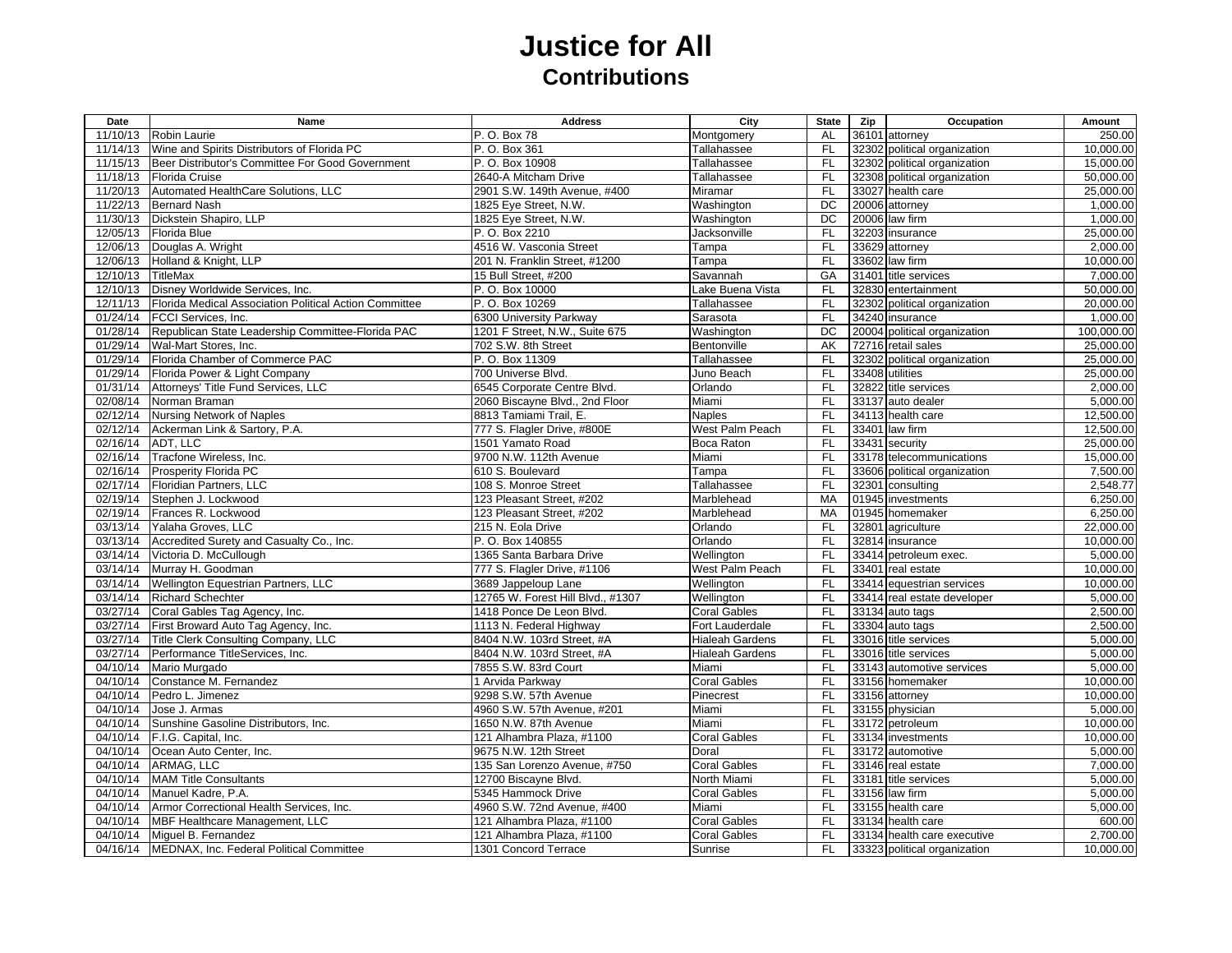## **Justice for All Contributions**

|          | 05/14/14 Thomas D. Arthur                  | 1700 S. MacDill Avenue, #340          | Tampa                | FL        | 33629 investments             | 10,000.00  |
|----------|--------------------------------------------|---------------------------------------|----------------------|-----------|-------------------------------|------------|
| 06/03/14 | <b>KMC Realty Venture, LLC</b>             | 3169 St. Charles Place                | <b>Ellicott City</b> | <b>MD</b> | 21042 real estate             | 500.00     |
| 06/03/14 | Michael J. Beffel                          | 5113 Longspur Court                   | Lithia               | FL.       | 33547 castings exec.          | 500.00     |
| 06/03/14 | <b>Chromalloy Castings</b>                 | 3401 Queen Palm Drive                 | Tampa                | <b>FL</b> | 33619 castings                | 2,500.00   |
| 06/11/14 | A. Duda & Sons, Inc.                       | P. O. Box 620257                      | Oviedo               | <b>FL</b> | 32762 agriculture             | 5.000.00   |
| 06/13/14 | United States Sugar Corporation            | 111 Ponce de Leon Avenue              | Clewiston            | <b>FL</b> | 33440 sugar                   | 10,000.00  |
| 06/27/14 | Peter S. Rummell                           | 2538 River Road                       | Jacksonville         | <b>FL</b> | 32207 real estate executive   | 2,000.00   |
| 06/27/14 | Steven T. Halverson                        | 825 Mapleton Terrace                  | Jacksonville         | <b>FL</b> | 33207<br>general contractor   | 2,500.00   |
| 06/30/14 | Antonia K. Crawford                        | 989 Ponte Vedra Blvd.                 | Ponte Vedra Beach    | FL        | 32082 homemaker               | 5,000.00   |
| 06/30/14 | Fontainebleau Resort                       | 441 Collins Avenue                    | Miami Beach          | FL        | 33140 resort                  | 25,000.00  |
| 06/30/14 | OD-EyePAC                                  | 1029 McKean Circle                    | <b>Winter Park</b>   | <b>FL</b> | 32789 political organization  | 10,000.00  |
| 07/14/14 | <b>Checksmart Financial Company</b>        | 7001 Post Road, #200                  | Dublin               | OH        | 43016 financial services      | 10,000.00  |
| 07/29/14 | Friends of Mike H                          | 610 S. Boulevard                      | Tampa                | <b>FL</b> | 33606 political organization  | 10,000.00  |
| 08/01/14 | National Beer Wholesalers Association      | 1101 King Street, #600                | Alexandria           | VA        | 22314 trade association       | 5,000.00   |
| 08/04/14 | Peninsula Improvement Corporation          | 2600 Golden Gate Parkway              | Naples               | FL        | 34105 real estate             | 12,500.00  |
| 08/07/14 | And Justice for All                        | 610 S. Boulevard                      | Tampa                | FL        | 33606 political organization  | 880,898.67 |
| 08/18/14 | <b>Amscot Corporation</b>                  | 600 N. Westshore Blvd., #1200         | Tampa                | FL        | 33609 financial services      | 5,000.00   |
| 08/18/14 | The Doctors Company Florida PAC            | 185 Greenwood Road                    | Napa                 | CA        | 94558 political organization  | 15,000.00  |
| 09/13/14 | Florida Blue                               | P. O. Box 2210                        | Jacksonville         | FL        | 32203 insurance               | 25,000.00  |
| 09/18/14 | Florida Innovation Fund                    | 2640-A Mitcham Drive                  | Tallahassee          | <b>FL</b> | 32308 political organization  | 10,000.00  |
| 09/20/14 | Anheuser Busch Companies                   | 1 Busch Place                         | St. Louis            | <b>MO</b> | 63118 beverage manufacturing  | 1,500.00   |
| 09/26/14 | The Florida Justice Reform Committee       | 210 S. Monroe Street                  | Tallahassee          | FL        | 32301 political organization  | 15,000.00  |
| 10/06/14 | Republican Attorneys General Association   | 1747 Pennsylvania Ave., N.W., #800    | Washington           | DC        | 20006 political organization  | 100,000.00 |
| 10/13/14 | Holland & Knight, LLP                      | 201 N. Franklin Street, #1200         | Tampa                | <b>FL</b> | 33602 law firm                | 7,500.00   |
| 10/13/14 | Robert J. Grammig                          | 21 Bahama Circle                      | Tampa                | FL        | 33606 attorney                | 2,000.00   |
| 10/22/14 | Citigroup, Inc. PAC-State                  | 1101 Pennsylvania Avenue, N.W., #1000 | Washington           | DC        | 20004 political organization  | 5,000.00   |
| 10/24/14 | Farmers Group, Inc.                        | 4680 Wilshire Blvd.                   | Los Angeles          | CA        | 90010 insurance               | 5,000.00   |
| 10/25/14 | Wal-Mart Stores, Inc.                      | 702 S.W. 8th Street                   | Bentonville          | <b>AR</b> | 72716 retail sales            | 20,000.00  |
| 10/25/14 | Daniel M. Doyle                            | 7 Stonegate Drive                     | <b>Bellair</b>       | FL        | 33756 office equipment        | 25,000.00  |
| 08/07/15 | Florida Jobs PAC                           | P.O. Box 11309                        | Tallahassee          | <b>FL</b> | 32302 political organization  | 25,000.00  |
| 08/24/15 | Swedish Match North America, Inc.          | 1021 E. Cary Street, #1600            | Richmond             | <b>VA</b> | 23219 tobacco                 | 2,500.00   |
| 01/15/16 | <b>Advance America</b>                     | 135 N. Church Street                  | Spartanbug           | SC        | 29306 financial services      | 10,000.00  |
| 01/18/16 | Heritage Insurance Holdings, Inc.          | 2600 McCormick Drive, #300            | Clearwater           | <b>FL</b> | 33759 insurance               | 10,000.00  |
| 01/19/16 | Wal-Mart Stores, Inc.                      | 702 S.W. 8th Street                   | Bentonville          | AR        | 72716 retail sales            | 8,000.00   |
| 01/26/16 | Florida Jobs PAC                           | P.O. Box 11309                        | Tallahassee          | <b>FL</b> | 32302 political organization  | 5,000.00   |
| 01/26/16 | Florida Chamber of Commerce PAC            | P. O. Box 11309                       | Tallahassee          | FL        | 32302 political organization  | 5,000.00   |
| 01/26/16 | Florida Chamber of Commerce Alliance, Inc. | P. O. Box 11309                       | Tallahassee          | FL        | 32302 political organization  | 15,000.00  |
| 04/08/17 | Adrien A. Rivard, III                      | P. O. Box 461                         | Panama City          | <b>FL</b> | 32402 attorney                | 5,000.00   |
| 04/08/17 | <b>Bluewater Title, LLC</b>                | 101 Harrison Avenue                   | Panama City          | <b>FL</b> | 32401 title services          | 10,000.00  |
| 04/08/17 | Mark Anthony Brands, Inc.                  | 328 S. Jefferson Street, #1050        | Chicago              | IL        | 60661 beverage distribution   | 10,000.00  |
| 04/08/17 | Mandala Healing Center, LLC                | 5410 E. Avenue                        | West Palm Peach      | <b>FL</b> | 33407 health care             | 2,500.00   |
| 04/08/17 | Mosaic Global Sales, LLC                   | 3033 Campus Drive, #E490              | Plymouth             | <b>MN</b> | 55441 phosphates              | 10,000.00  |
| 04/08/17 | Parkland Education Associates, Ltd.        | 1900 W. Commercial Blvd., #180        | Fort Lauderdale      | <b>FL</b> | 33309 education               | 5,000.00   |
| 04/08/17 | Hercules Properties, Ltd.                  | 1900 W. Commercial Blvd., #180        | Fort Lauderdale      | FL        | 33309 real estate             | 2,500.00   |
| 04/08/17 | Daytona Education Associates, Ltd.         | 1900 W. Commercial Blvd., #180        | Fort Lauderdale      | FL        | 33309 education               | 2,500.00   |
| 04/08/17 | Florida Chamber of Commerce PAC            | P. O. Box 11309                       | Tallahassee          | <b>FL</b> | 32302 political organization  | 10,000.00  |
| 04/21/17 | Florida Phosphate Council, Inc.            | 215 S. Monroe Street, #730            | Tallahassee          | <b>FL</b> | 32301 phosphate               | 14,500.00  |
| 04/21/17 | South Ft. Meade Land Management, Inc.      | 13830 Circa Crossing Drive            | Lithia               | <b>FL</b> | 33547 land management         | 500.00     |
| 05/01/17 | Recording Industry Assoc. of America, Inc. | 1025 F Street, N.W., 10th Floor       | Washington           | DC        | 20004 trade association       | 10,000.00  |
| 07/01/17 | The Vestcor Companies, Inc.                | 3030 Hartley Road, #310               | Jacksonville         | FL        | 32257 real estate development | 5,000.00   |
| 07/20/17 | <b>VISA</b>                                | P. O. Box 203730                      | Austin               | <b>TX</b> | 78720 financial services      | 5,000.00   |
|          |                                            |                                       |                      |           |                               |            |